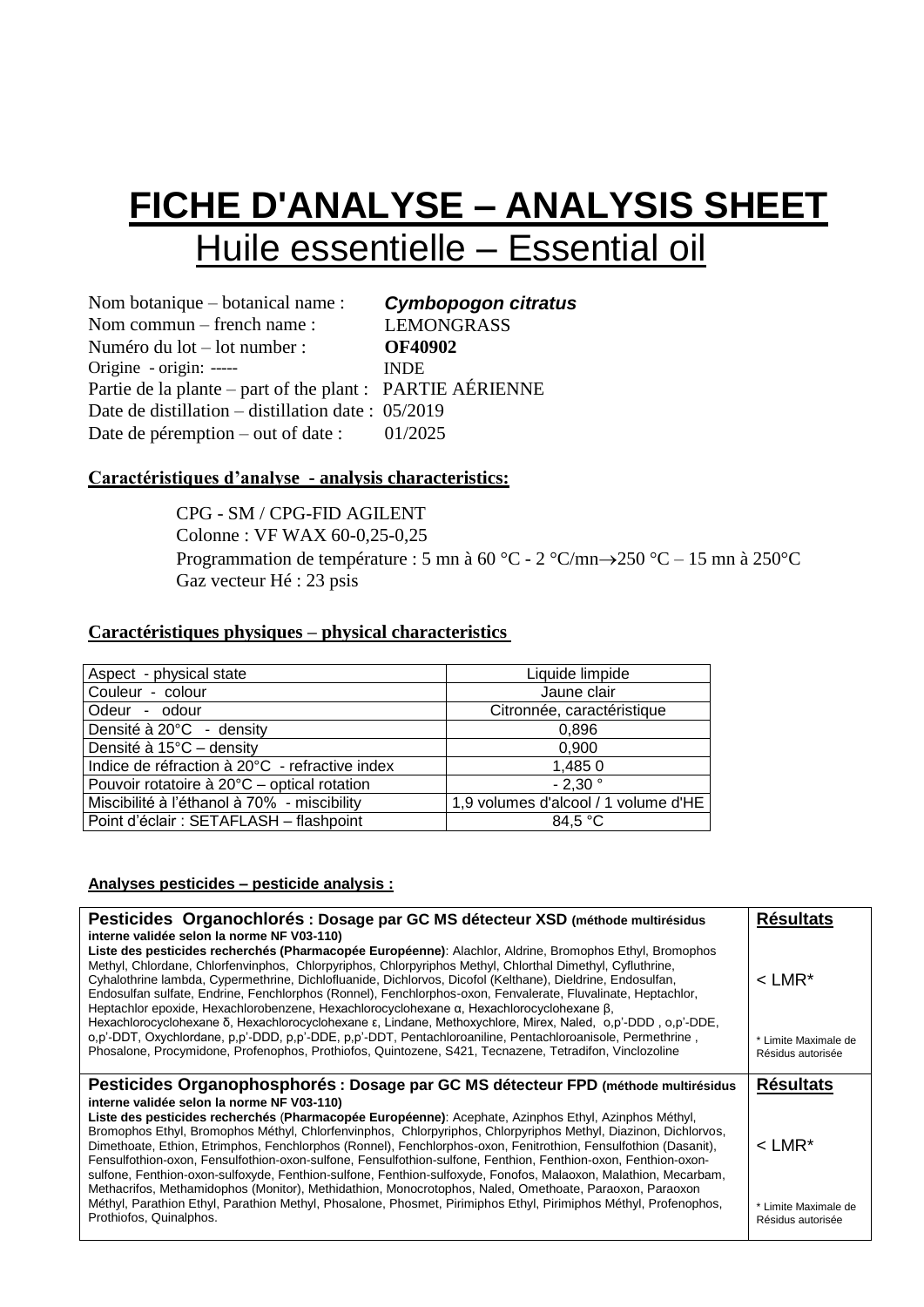### **Profil CHROMATOGRAPHIQUE**

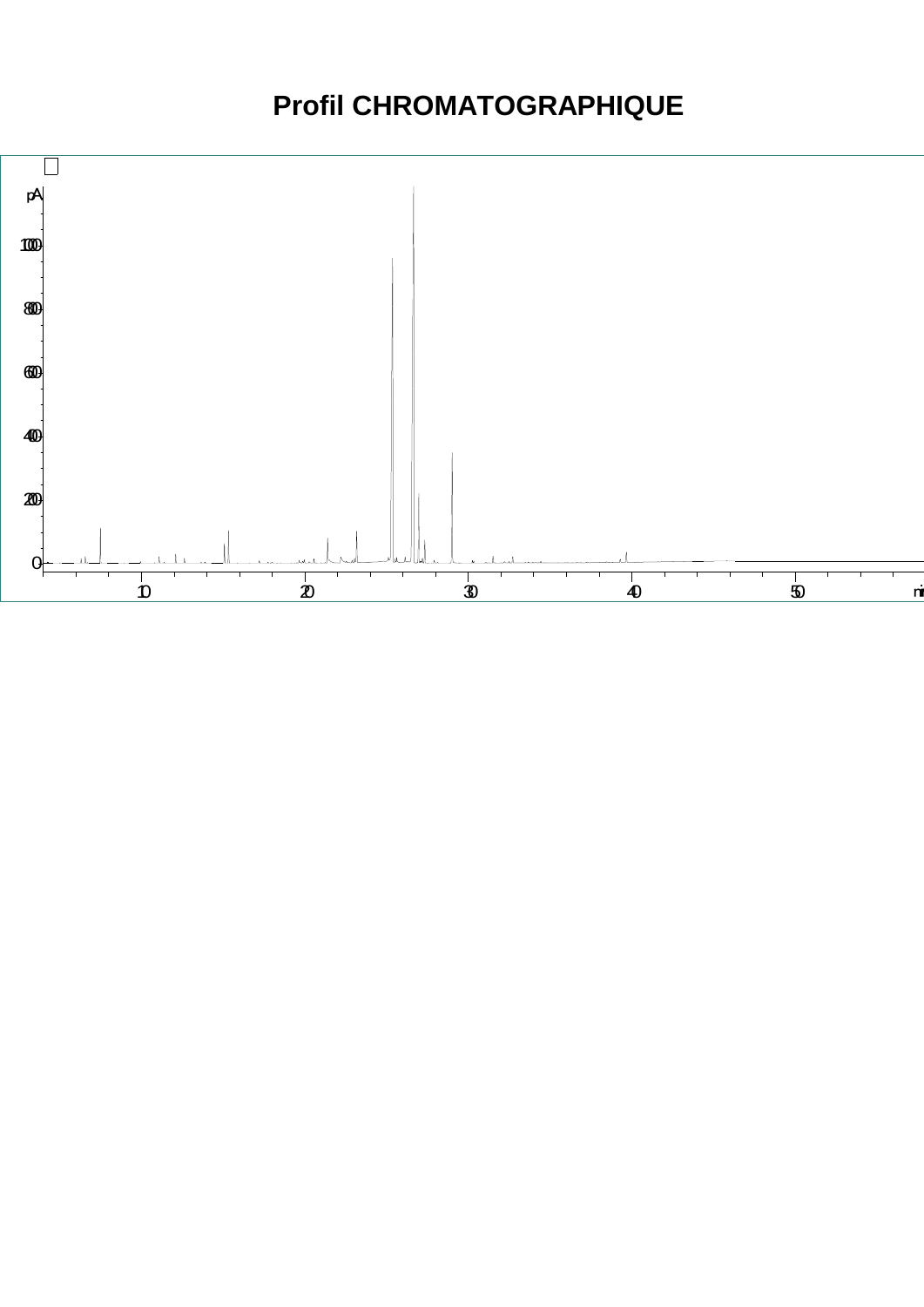### Tableau de résultats 1 : ORGANIC LEMONGRASS LOT OF40902

| <b>Pics</b>     | Temps de  | Constituants                  | $\frac{0}{0}$ |
|-----------------|-----------|-------------------------------|---------------|
|                 | rétention |                               |               |
| 1               | 4,3       | <b>ACETONE</b>                | 0,04          |
| $\overline{2}$  | 5,0       | 2-METHYLBUTANAL               | 0,01          |
| 3               | 5,1       | <b>ISOVALERALDEHYDE</b>       | 0,02          |
| $\overline{4}$  | 6,3       | <b>TRICYCLENE</b>             | 0, 16         |
| 5               | 6,5       | alpha-PINENE                  | 0,25          |
| 6               | 6,7       | <b>PRENOL</b>                 | 0,03          |
| $\overline{7}$  | 7,5       | <b>CAMPHENE</b>               | 1,40          |
| 8               | 9,0       | 4-HEPTANONE                   | 0,02          |
| 9               | 9,9       | beta-MYRCENE                  | 0,08          |
| 10              | 10,8      | 2,3-DEHYDRO-1,8-CINEOLE       | 0,03          |
| 11              | 11,1      | <b>LIMONENE</b>               | 0,30          |
| 12              | 11,4      | beta-PHELLANDRENE             | 0,05          |
| 13              | 12,1      | Cis-beta-OCIMENE              | 0,39          |
| 14              | 12,5      | gamma-TERPINENE               | 0,01          |
| 15              | 12,6      | Trans-beta-OCIMENE            | 0,23          |
| 16              | 13,6      | <b>TERPINOLENE</b>            | 0,06          |
| 17              | 13,9      | <b>OCTANAL</b>                | 0,06          |
| 18              | 15,0      | 4-NONANONE                    | 0,88          |
| 19              | 15,3      | 6-METHYL-5-HEPTEN-2-ONE       | 1,47          |
| 20              | 15,8      | <b>ESTER HEXENYLIQUE</b>      | 0,02          |
| 21              | 16,5      | <b>ALLO-OCIMENE</b>           | 0,01          |
| 22              | 16,6      | 3-HEXEN-1-OL                  | 0,02          |
| 23              | 17,2      | TRIMETHYL ANISALDEHYDE        | 0,11          |
| 24              | 17,7      | PHOTOCITRAL ISOMERE           | 0,06          |
| 25              | 17,9      | <b>FENCHONE</b>               | 0,01          |
| 26              | 18,0      | <b>PERILLENE</b>              | 0,07          |
| 27              | 19,3      | alpha-CUBEBENE                | 0,02          |
| 28              | 19,5      | Trans-OXYDE DE LINALOL        | 0,03          |
| 29              | 19,6      | <b>CITRONELLAL</b>            | 0,21          |
| 30              | 19,8      | <b>ISOGERANIAL</b>            | 0,12          |
| $\overline{31}$ | 19,9      | YLANGENE + CYCLOSATIVENE      | 0,21          |
| 32              | 20,2      | <b>DECANAL</b>                | 0,11          |
| 33              | 20,5      | <b>ISONERAL</b>               | 0,23          |
| 34              | 21,0      | beta-BOURBONENE               | 0,02          |
| 35              | 21,2      | 4-UNDECANONE + beta1-CUBEBENE | 0,04          |
| 36              | 21,4      | <b>LINALOL</b>                | 1,26          |
| 37              | 21,5      | EPIPHOTOCITRAL A              | 0,49          |
| 38              | 22,2      | EPIPHOTOCITRAL B              | 0,99          |
| 39              | 22,5      | epsilon-CADINENE              | 0,14          |
| 40              | 22,9      | beta-ELEMENE                  | 0,14          |
| 41              | 23,0      | COMPOSÉ Mw=166                | 0,22          |
| 42              | 23,1      | <b>TERPINENE-4-OL</b>         | 0,07          |
| 43              | 23,1      | beta-CARYOPHYLLENE            | 1,77          |
| 44              | 25,1      | alpha-HUMULENE                | 0,19          |
| 45              | 25,2      | Cis-4,5-MUUROLADIENE          | 0,03          |